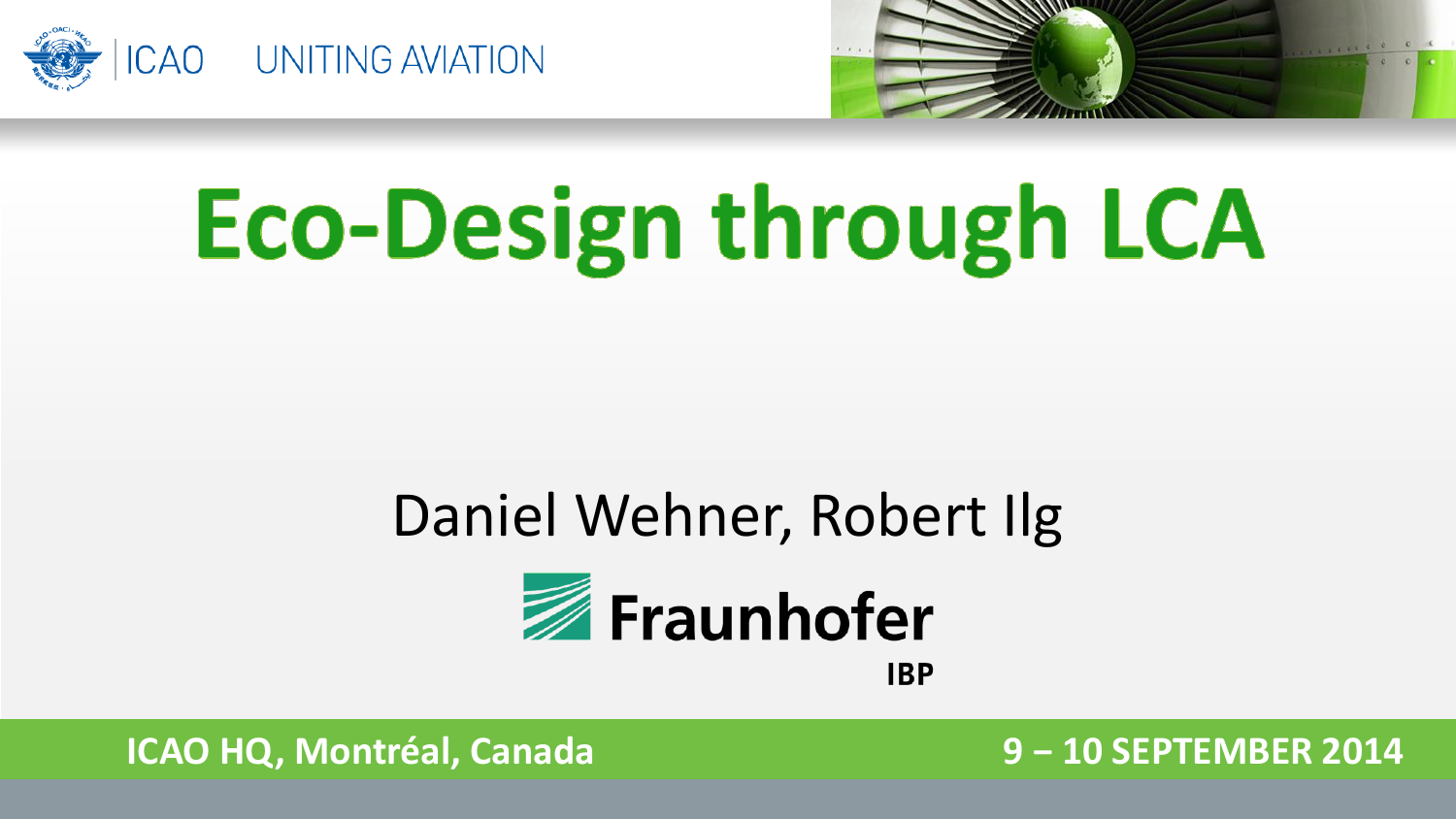



## Eco-Design of Aircrafts



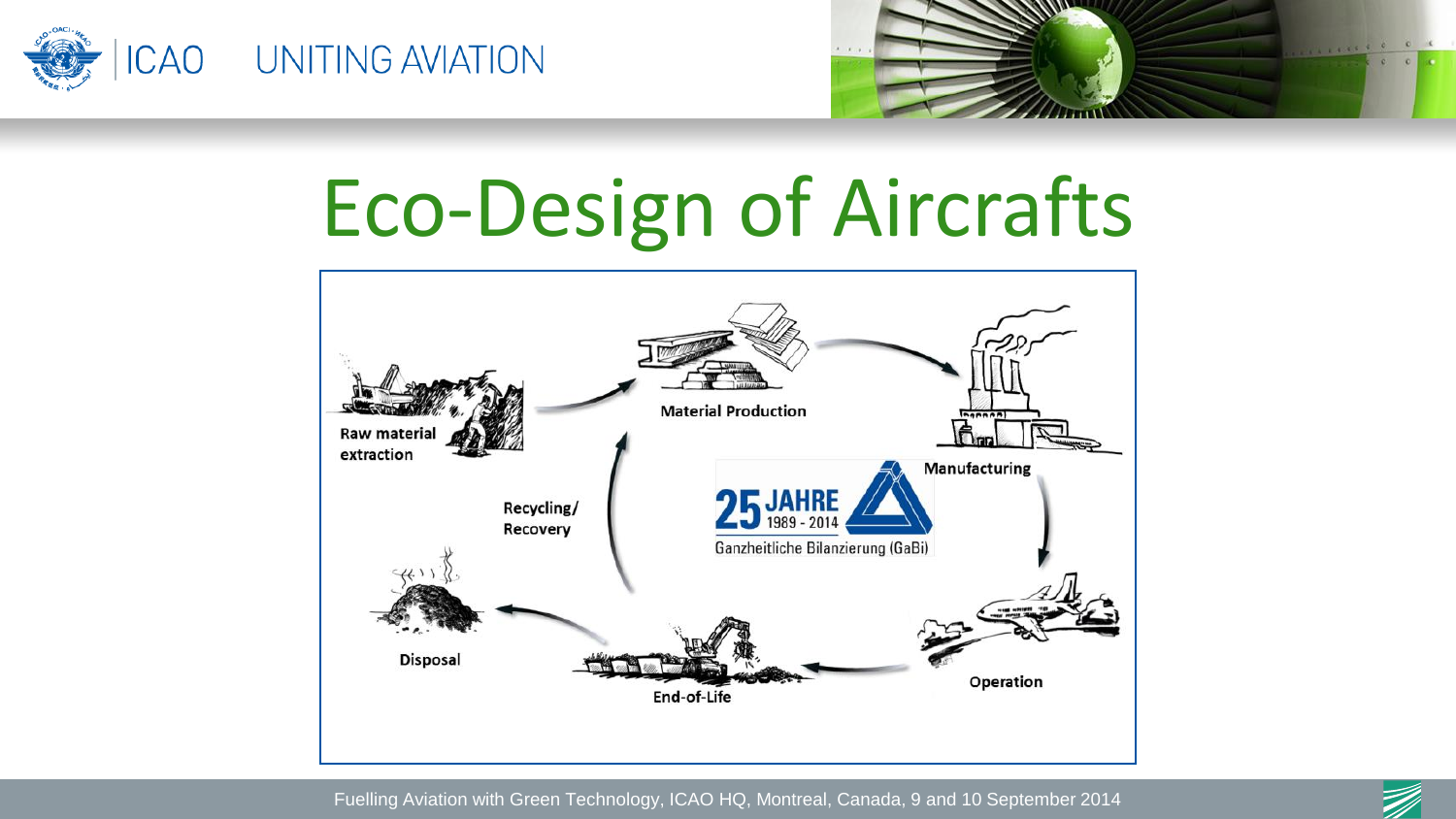



## The Challenge

- Complexity
- Efficiency
- Accuracy
- Secrecy



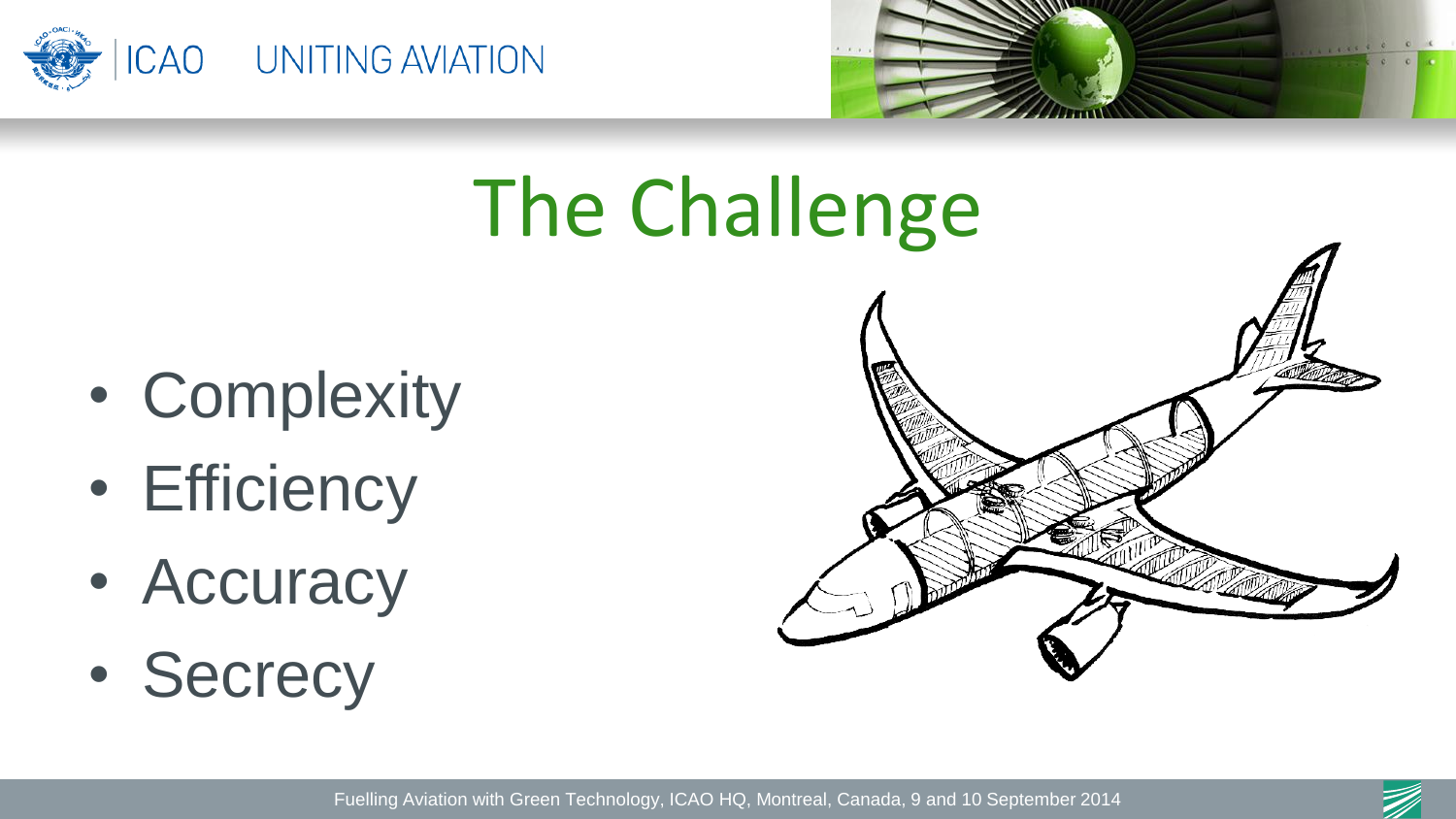



## The Challenge

- Complexity
- Efficiency
- Accuracy
- Secrecy
- $\rightarrow$  Smart concepts
- $\rightarrow$  Collaboration
- $\rightarrow$  Automation

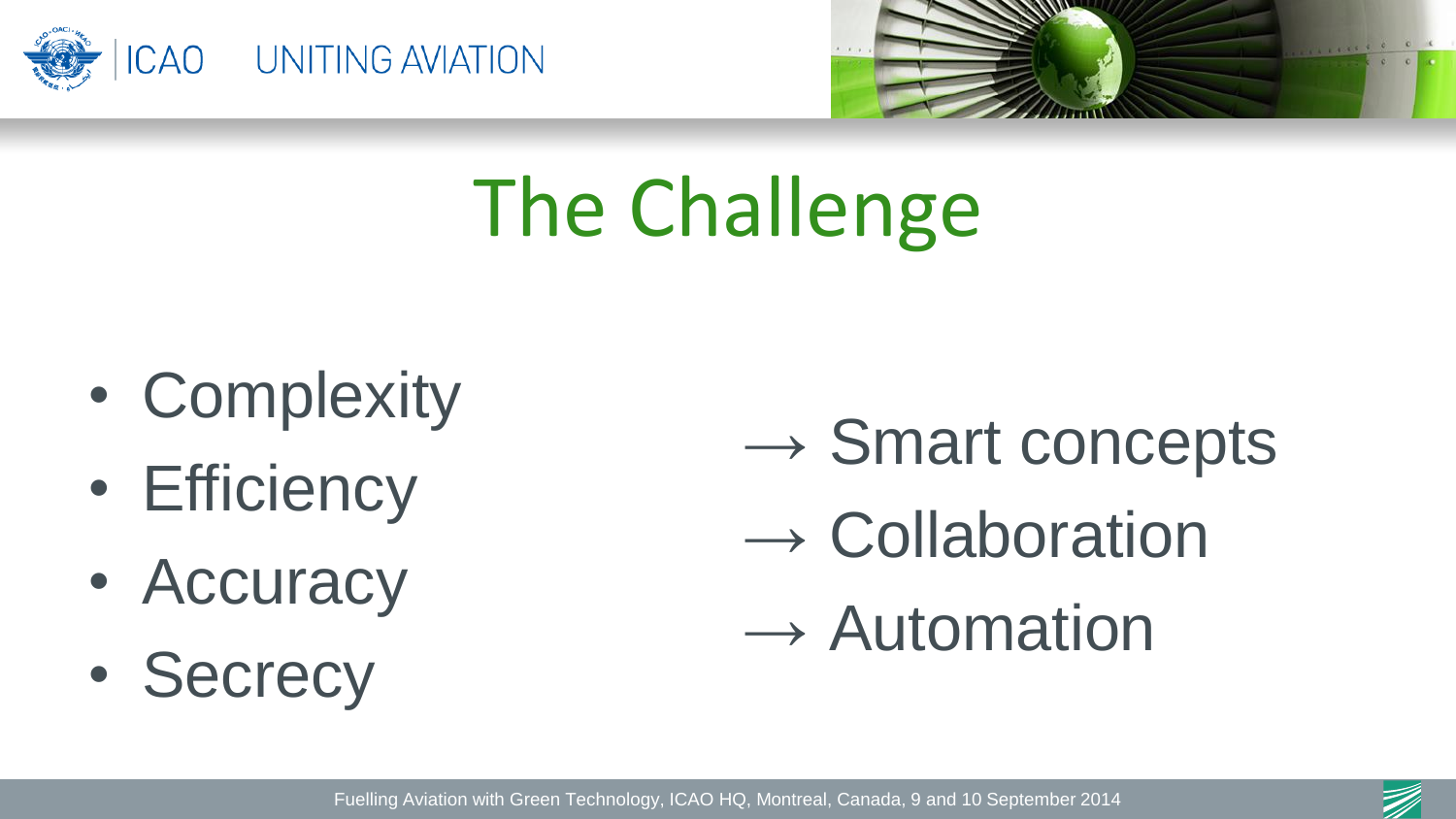



#### Collaboration within CLEAN SKY



- 6 technology demonstrators
- 500+ partners



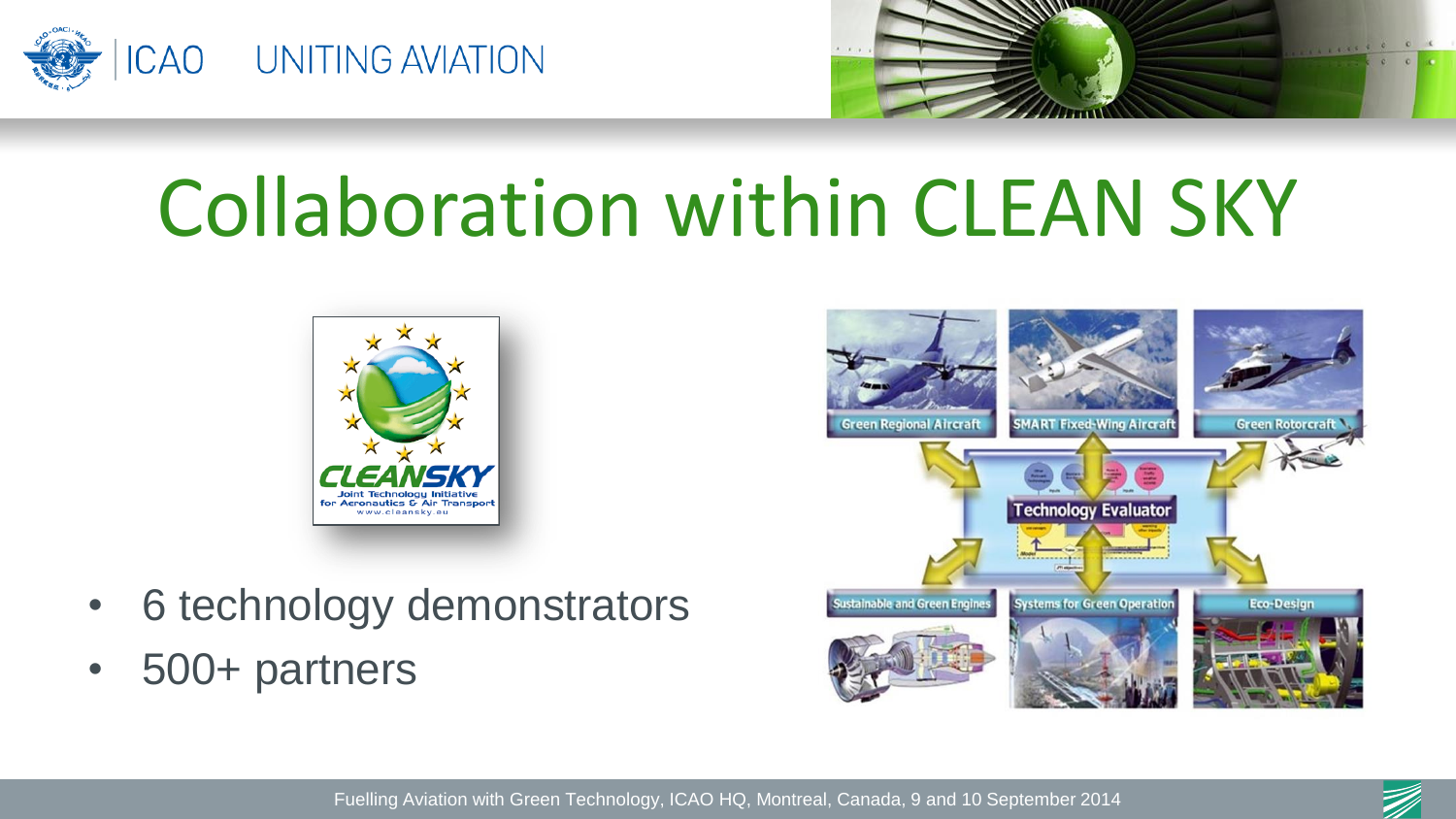





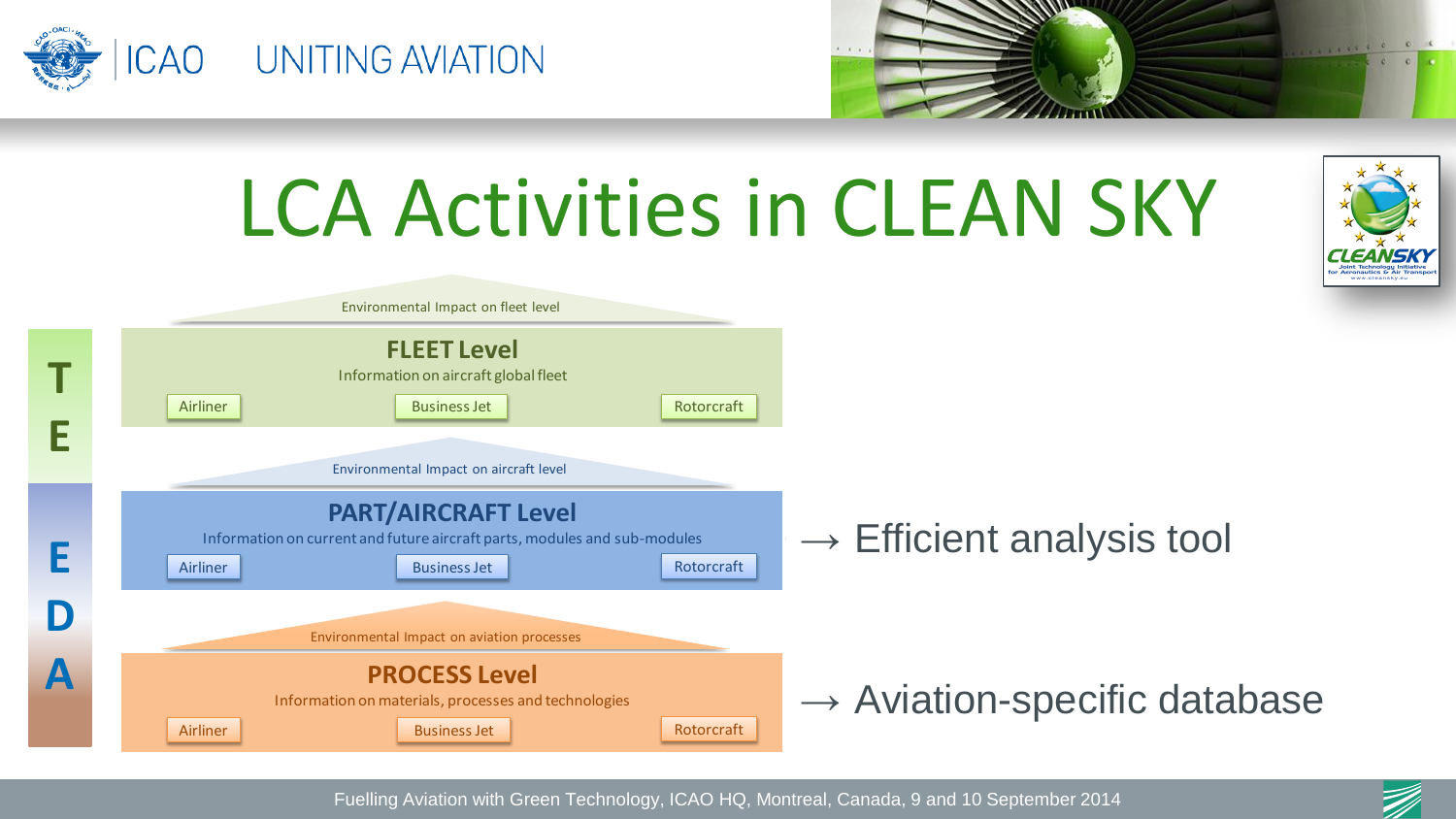



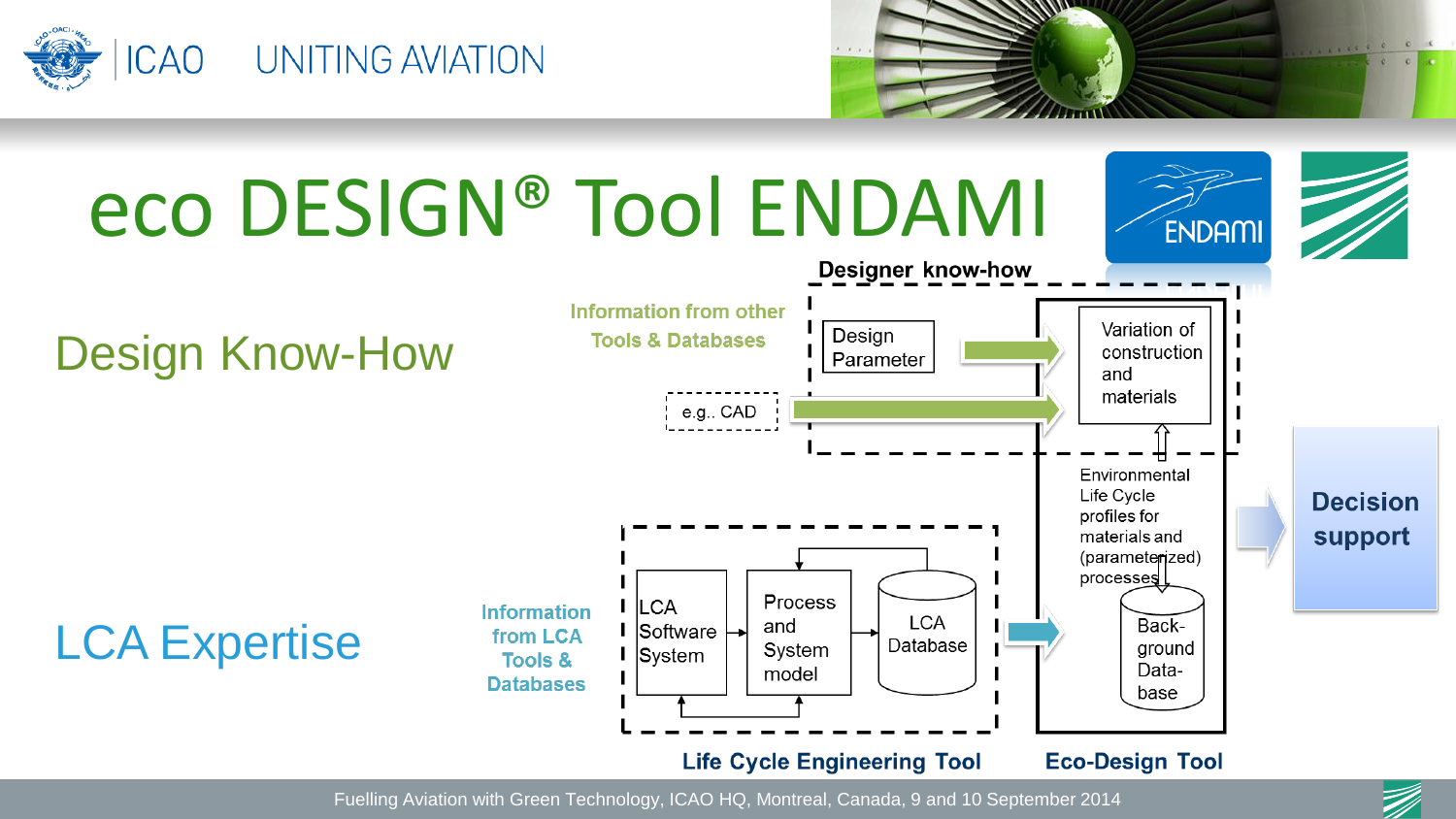



#### Cloud Infrastructure



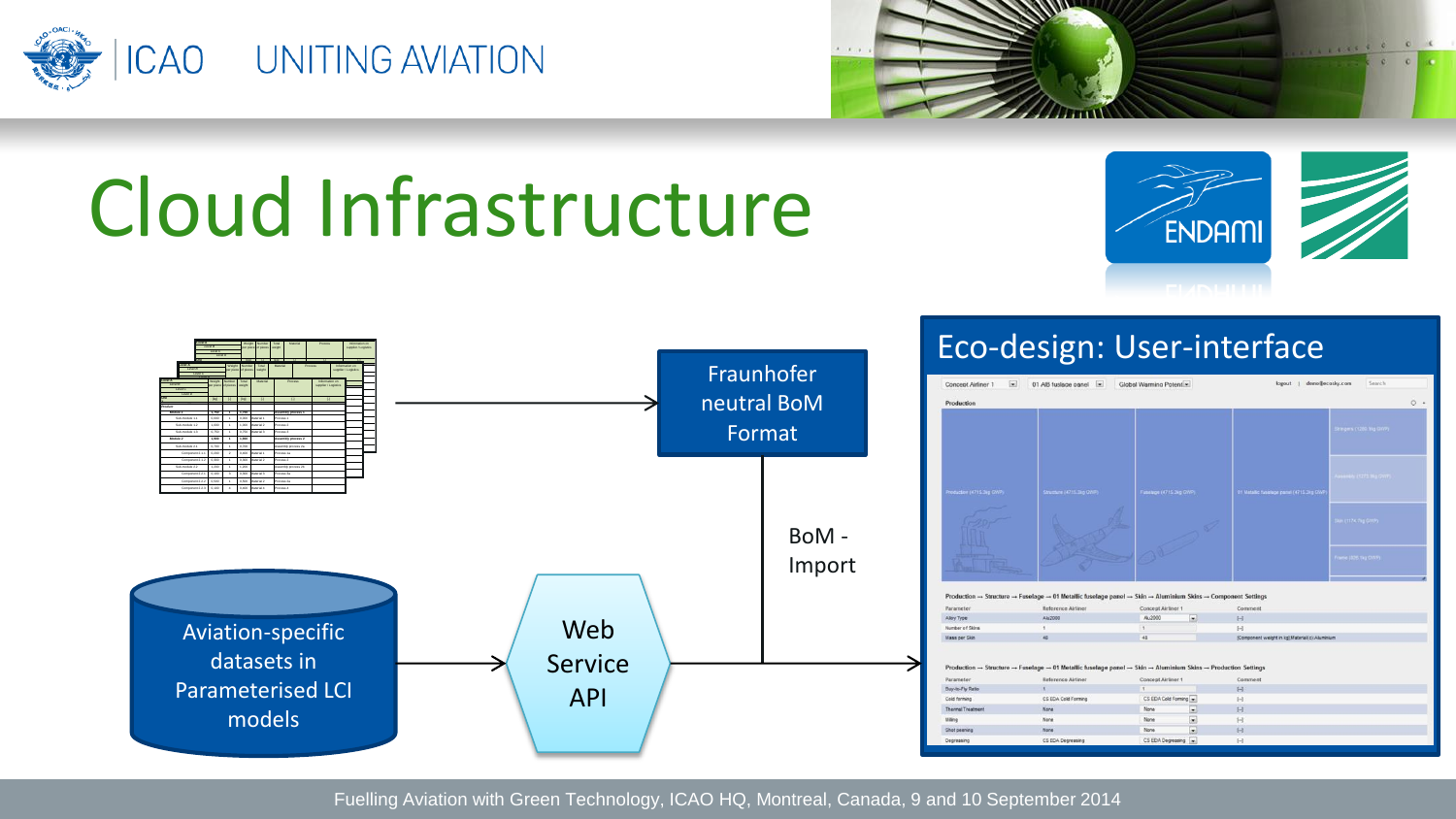



## eco DESIGN® Tool ENDAMI

- Easy-to-use interface
- High degree of automation
- Complex LCI model background
- Aviation specific background data
- Integration in company structures
- Multiple scenario options
- Collaboration across distributed teams or even with suppliers

ENDAMI – A SUSTANIA 100 Solultion